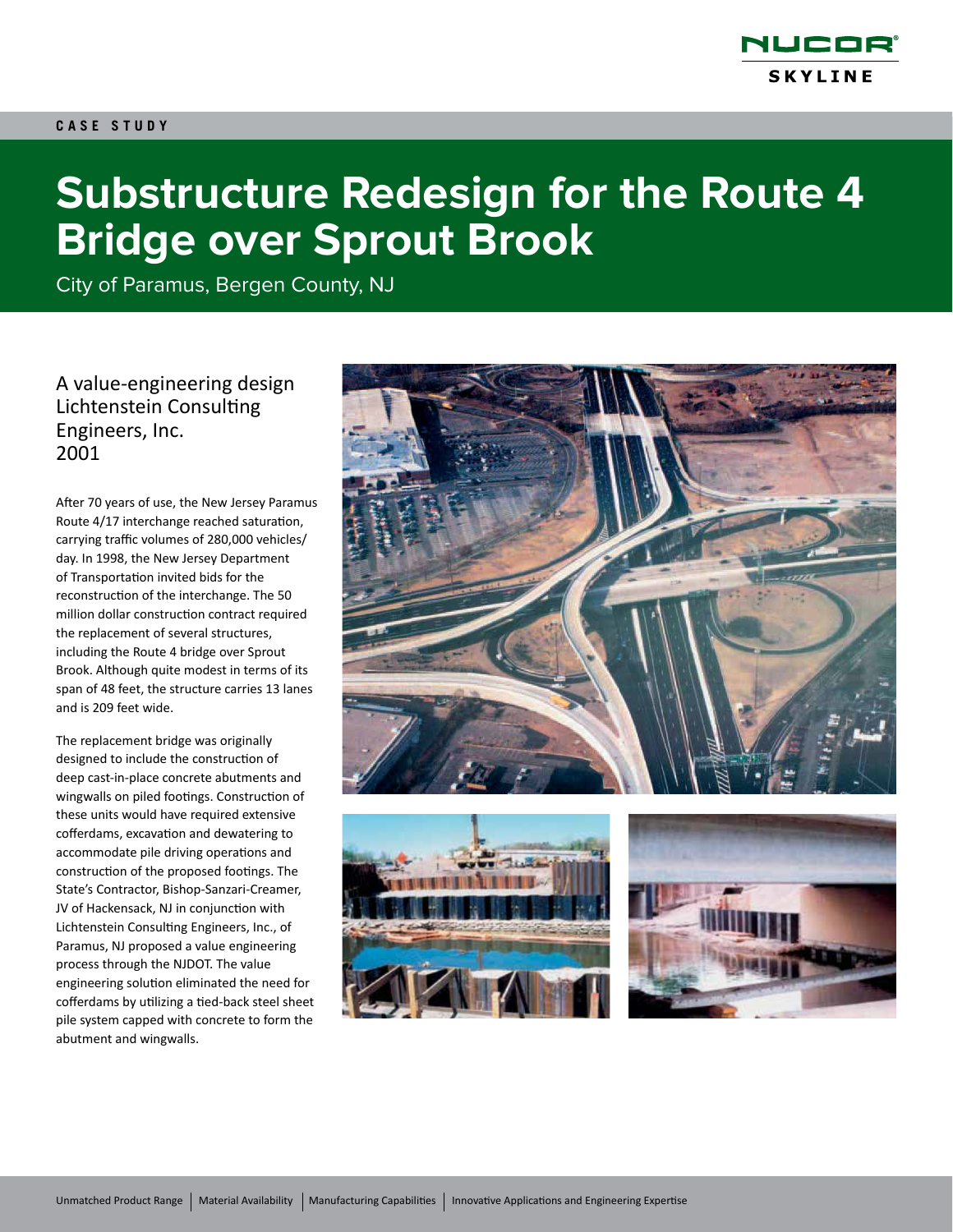

# **Substructure Redesign for the Route 4 Bridge over Sprout Brook**



### **ELEVATION**

The constructed substructure consisted of a cast-in-place concrete cap type abutment supported on high strength interlocking steel sheet piling driven to refusal. The wingwalls were of similar construction. The abutment and wingwalls were tied-back with high strength rods attached to a deadman system located under Route 4. The top of the sheet piles was embedded 1'-0'' into the abutment cap and designed to support the full axial load in combination with the lateral earth pressures. A seismic design was performed as per the requirements of the original Contract plans and current AASHTO specifications.



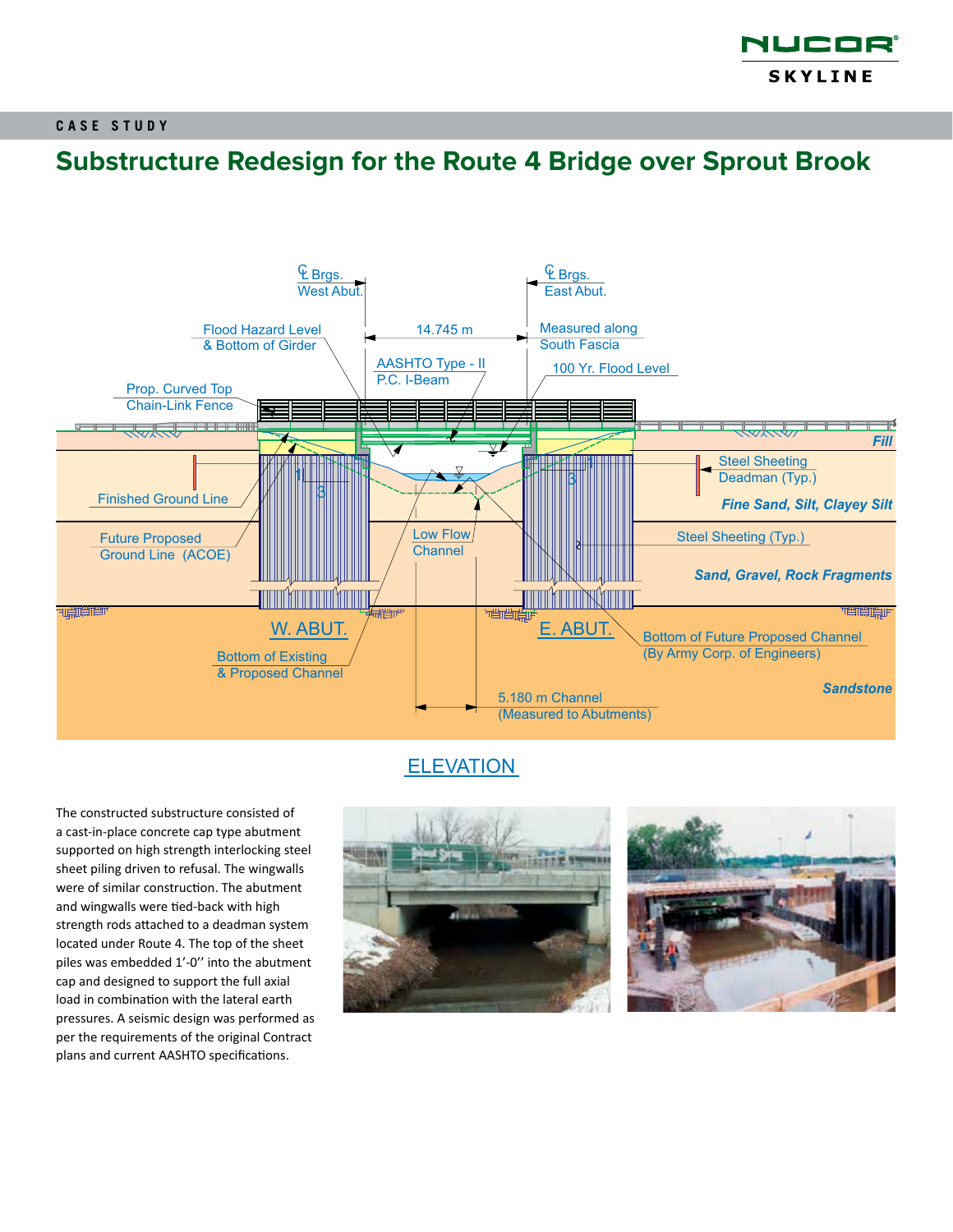

# **Substructure Redesign for the Route 4 Bridge over Sprout Brook**



ABUTMENT SECTION

The existing geometry and superstructure design of the project remained unchanged, thereby maintaining the established profile and waterway opening. As noted the design eliminated the need for deep cofferdams, piles, concrete footings and walls as well as significantly reducing the amount of excavation to the existing channel. This resulted in less impact to the environment. Only minor modifications to the existing permits were needed. The project requirements called for a 75 year design life and also took into account proposed future dredging operations to be performed by the Army Corp. of Engineers.

By utilizing the sheet pile - cap system, there was a substantial reduction in the amount of pile driving since all the H-piles required in the cast-in-place design were eliminated. Not only were cofferdams for the abutments not needed but the permanent sheeting installed for the abutments was less in linear footage quantity than that required for the temporary cofferdams. The reduction in pile driving expedited the construction of the structure and reduced the potential for damage to adjacent structures due to vibration. The AZ 36 sheet piles for the abutments and wingwalls and the AZ 13 for the deadman system were supplied by Skyline Steel LLC.

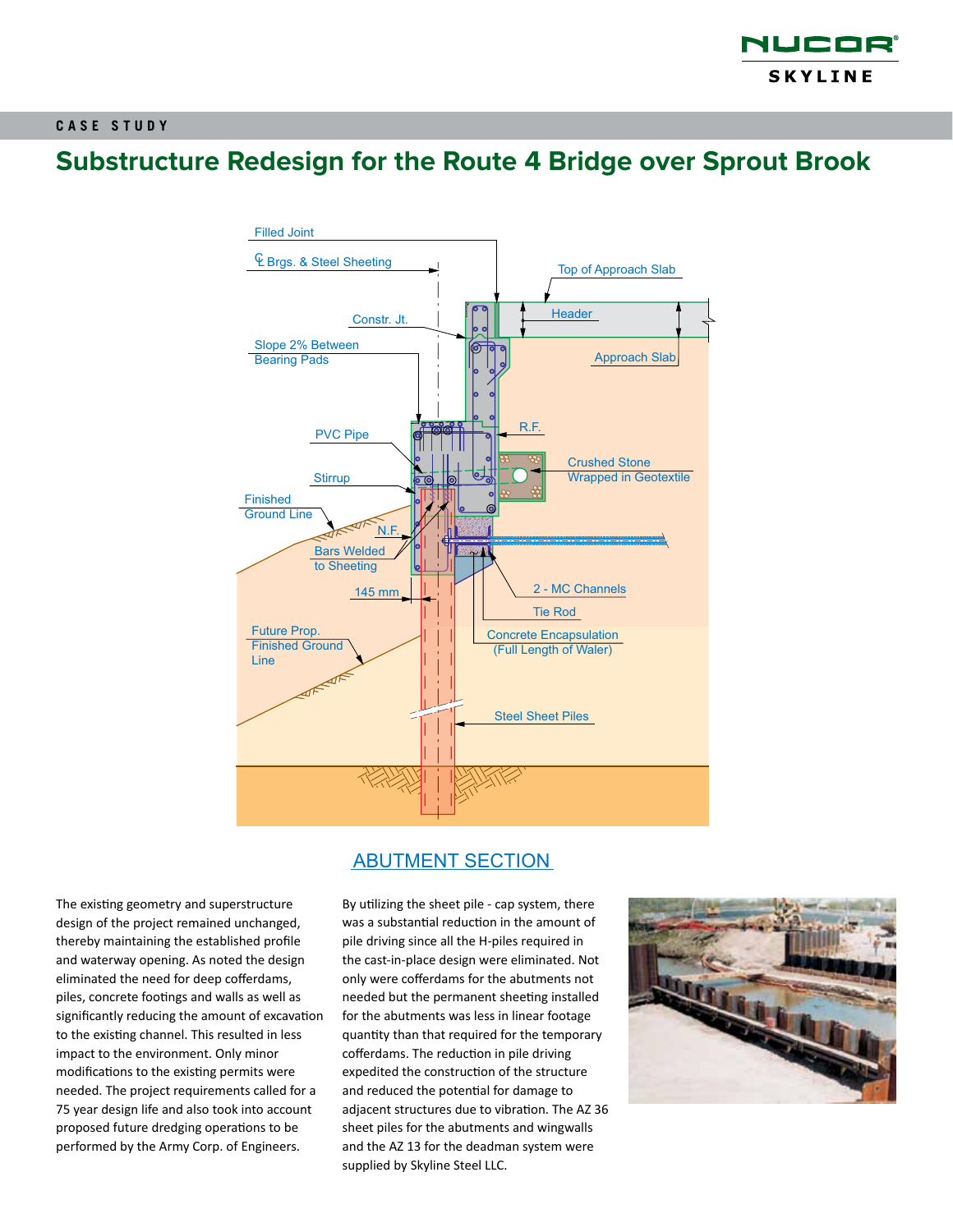

# **Substructure Redesign for the Route 4 Bridge over Sprout Brook**



### WINGWALL SECTION

The sheet piles were installed with a vibratory hammer with the last several feet advanced with an impact hammer to refusal.

The cost savings associated with the value engineering proposal was slightly over \$200,000 and was shared equally between the State and the Contractor. Implementation of the value engineering proposal expedited the completion of the structure. This area of Route 4 was opened to its final traffic pattern 10 weeks ahead of its anticipated schedule. Although used in Europe for many years, at the time of construction, this was the second project in the State of New Jersey to utilize this type of design. The first application of this system in New Jersey was the Broadway Bridge in Camden County, also prepared by Lichtenstein Consulting Engineers, Inc.

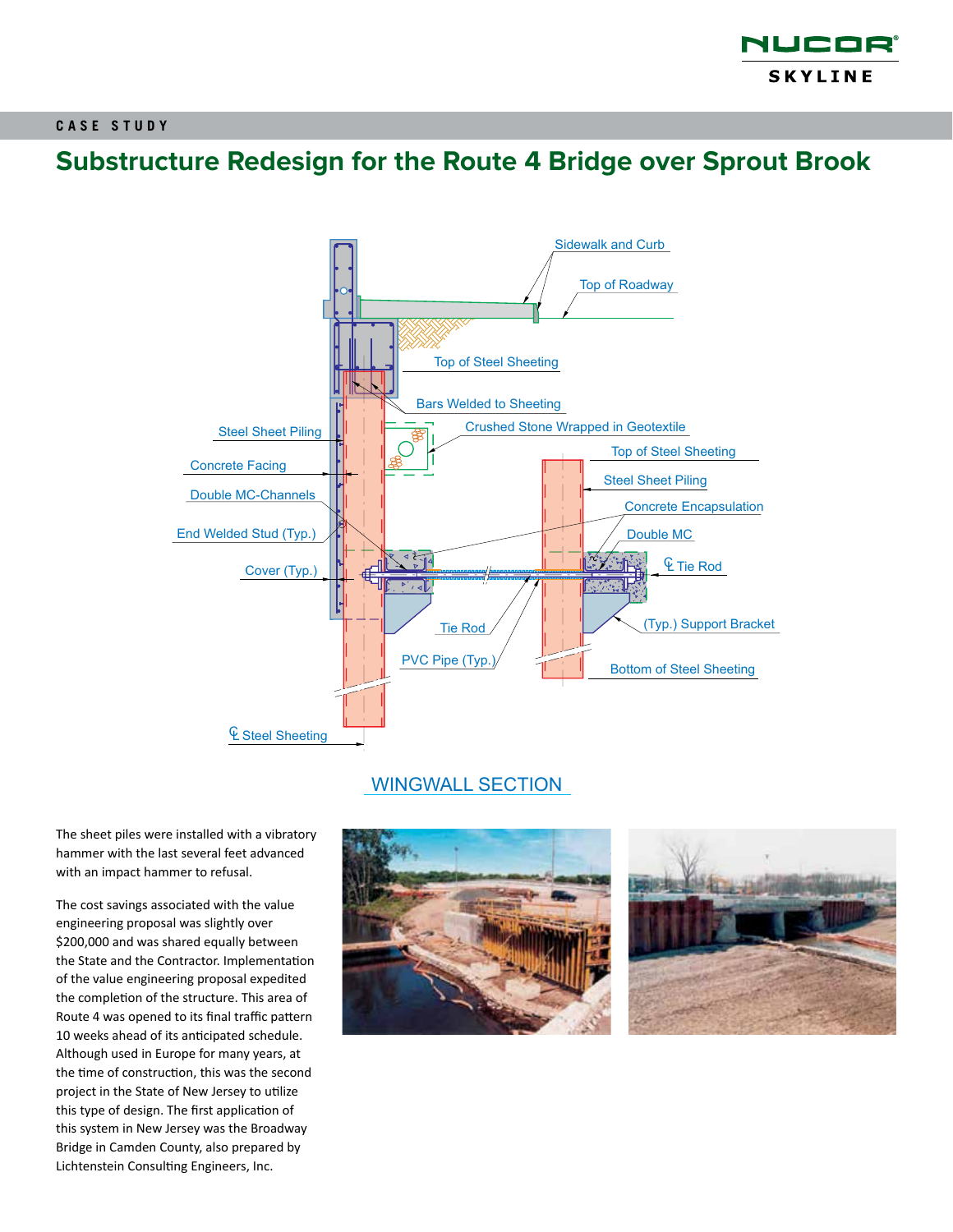

### **Substructure Redesign for the Route 4 Bridge over Sprout Brook**



(Abutment & Wingwall)

The permanent steel piling abutments and wingwalls were designed in accordance with AASHTO Standard Specifications for Highway Bridges and included provisions for seismic events. Due to deep scour depths, the abutment design height (top of roadway to bottom of stream) had to be increased to approximately 27 feet. The steel piling abutment and wingwall included one row of tiebacks which developed resistance from a deadman system also constructed of steel sheet piling. A double corrosion protection system was used on the tierods to meet design life requirements.

and then driven to refusal with an impact hammer. The vertical capacity of the steel piling was limited to the structural capacity of the steel section. This more than exceeded the design vertical load of 15.5 kip/linear foot transmitted from the superstructure.

The abutment design considered combinations of both vertical and lateral loads and accounted for p-delta effects resulting from deflection and out-of-plumbness. The analysis also considered both static and seismic conditions resulting in bending moments of 45 kip-ft/ft and 150 kip-ft/ft respectively.



The sheet piling was installed to within a few feet of the rock-line using a vibratory hammer